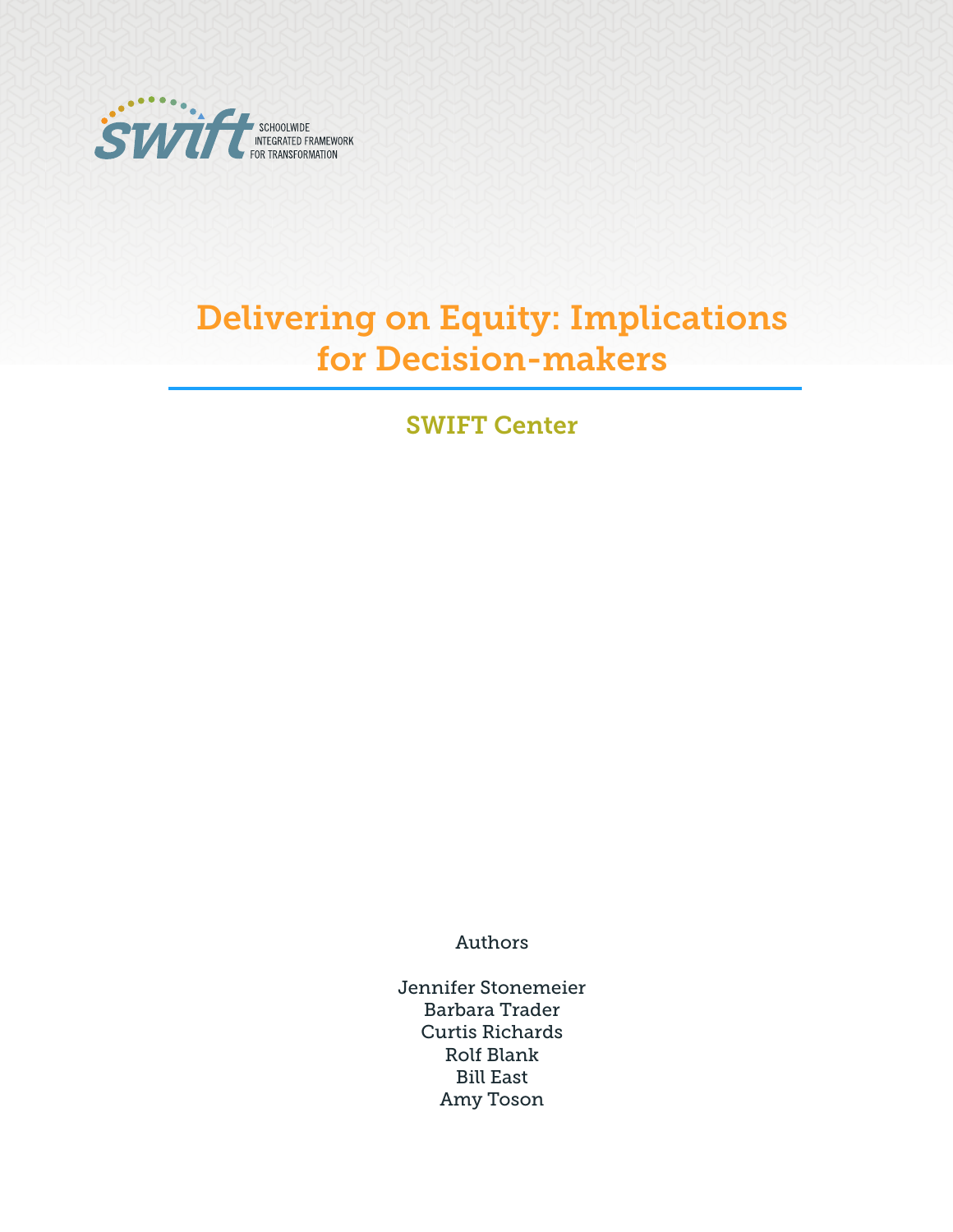

### Abstract

The SWIFT Center will demonstrate how schools can be transformed to provide inclusive educational opportunities for all students. The SWIFT Center will address the key American goal of equal educational opportunity by assisting schools to reorganize in ways that enable them to fully deliver on inclusive, general education for all students—including students with disabilities, students from low-income families, English language learners and students taught the regular grade-level academic curriculum.

SWIFT builds on a long record of research documenting the positive benefits of inclusive approaches to teaching and learning for students with varying aptitudes, prior achievement and advantages or disadvantages. SWIFT offers selected states, districts, and schools a comprehensive set of services and assistance to implement, evaluate and scale up inclusive education in schools and classrooms. Research associated with participating SWIFT schools will be broadly communicated and discussed with education decision-makers.

## Introduction

The field of education holds a rich body of literature that supports the basic tenets of inclusive education. That literature has demonstrated, year after year, that when all students have access to the general education curriculum, have the opportunities to develop rich and meaningful social relationships and are provided with needed supports and services, outcomes for everyone improve. The record of research demonstrating the positive effects of inclusive access to general education runs parallel to the history of the Civil Rights Era in our country.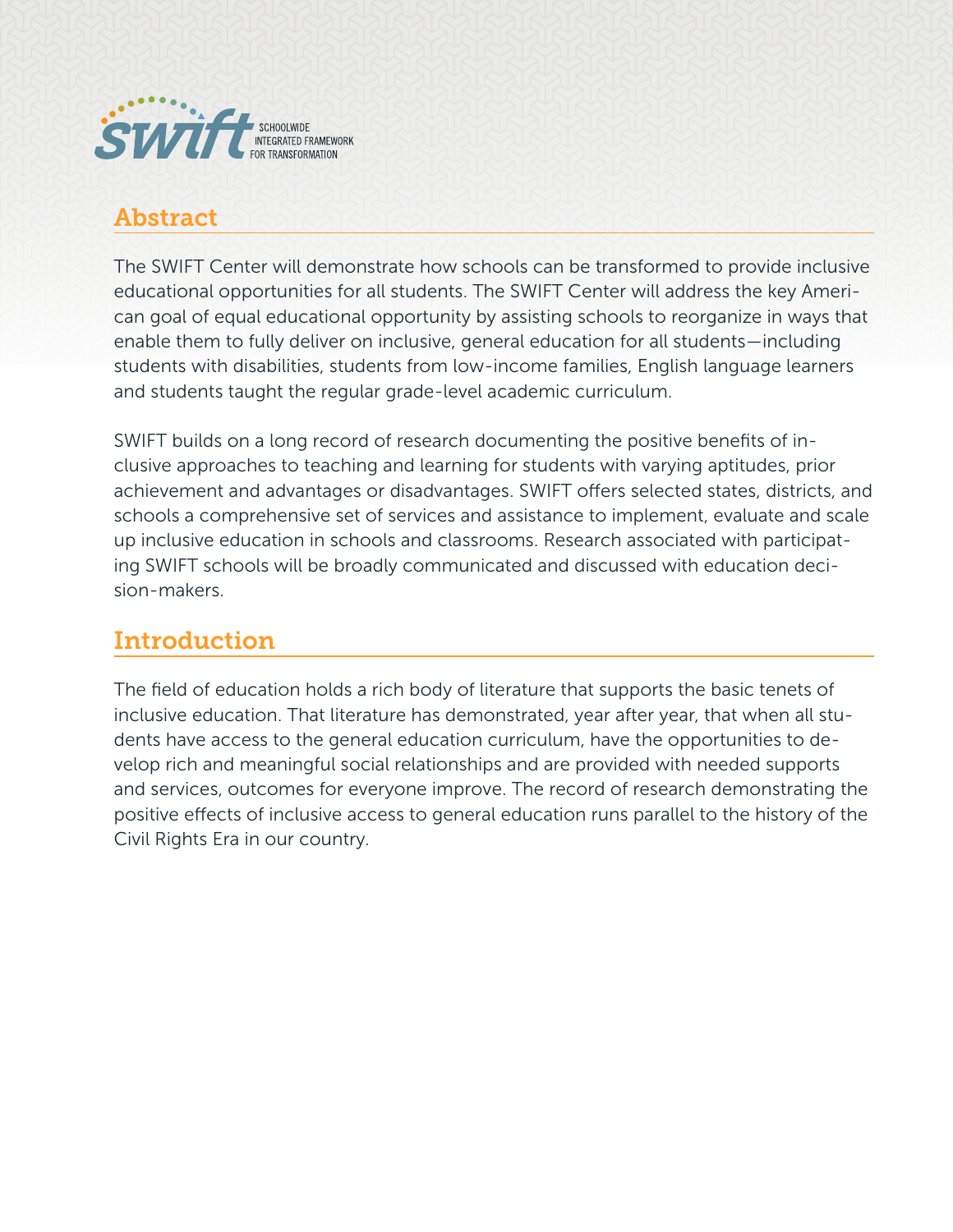

#### SWIFT: Rooted in Civil Rights and Education Research

Brown v. Board of Education is often cited as the landmark Supreme Court case of the civil rights movement The Brown decision of "separate is NOT equal" is arguably the link that connects the civil rights movement with the education equity movement. However, more than 60 years after that decision, research continues to show that our schools are more racially segregated now than at the time of the decision. Further, nearly 40 years after the passage of education civil rights legislation directed to disability, significant numbers of students with disabilities are either not included, or only partly included, in the general education activities in schools.

Some may argue that there is no lack of educational opportunities for children and families, all funded with various obligations to federal, state, and local policy. While these opportunities are abundant, access to them is always dependent on two factors: economic power and privilege. Families and communities with less economic power don't have the same access to high quality educational options as those who have economic power. The SWIFT Center will assist schools and their districts to create equity of access and opportunity for all members of their communities.

Current research on inclusive education tells us that students with disabilities are increasingly educated in the general education environment with positive outcomes. Mcleskey et al.'s (2004, 2010) research results, as well as the Annual Report To Congress on Implementation of IDEA (U.S. Department of Education, 2008), both show increases in the number of students with disabilities who spend most (80 percent or more) of their school days with peers who do not have disability labels (Toson, 2013). In support of these findings, both qualitative and quantitative research indicate that when kids are included, they experience gains in language skills (Broderick & Kasa-Hendrickson, 2001), feelings of membership in the greater school community (Kocklar, West, & Taymans, 2000; Fisher & Meyer, 2002) and expanded peer groups (Kennedy & Itkonen, 1994). Additionally, the National Longitudinal Study of post-school outcomes found graduation rates, independent living and the percentage of students with disabilities who are gainfully employed after high school to be positively related to inclusive versus segregated education placements (Wagner, Newman, Cameto, Garza, & Levine, 2005).

The National Longitudinal Transition Study-2 (NLTS2) indicates that as the number of general education courses in which students with identified learning disabilities participation increases, there is a proportionate rise in both their academic and social out-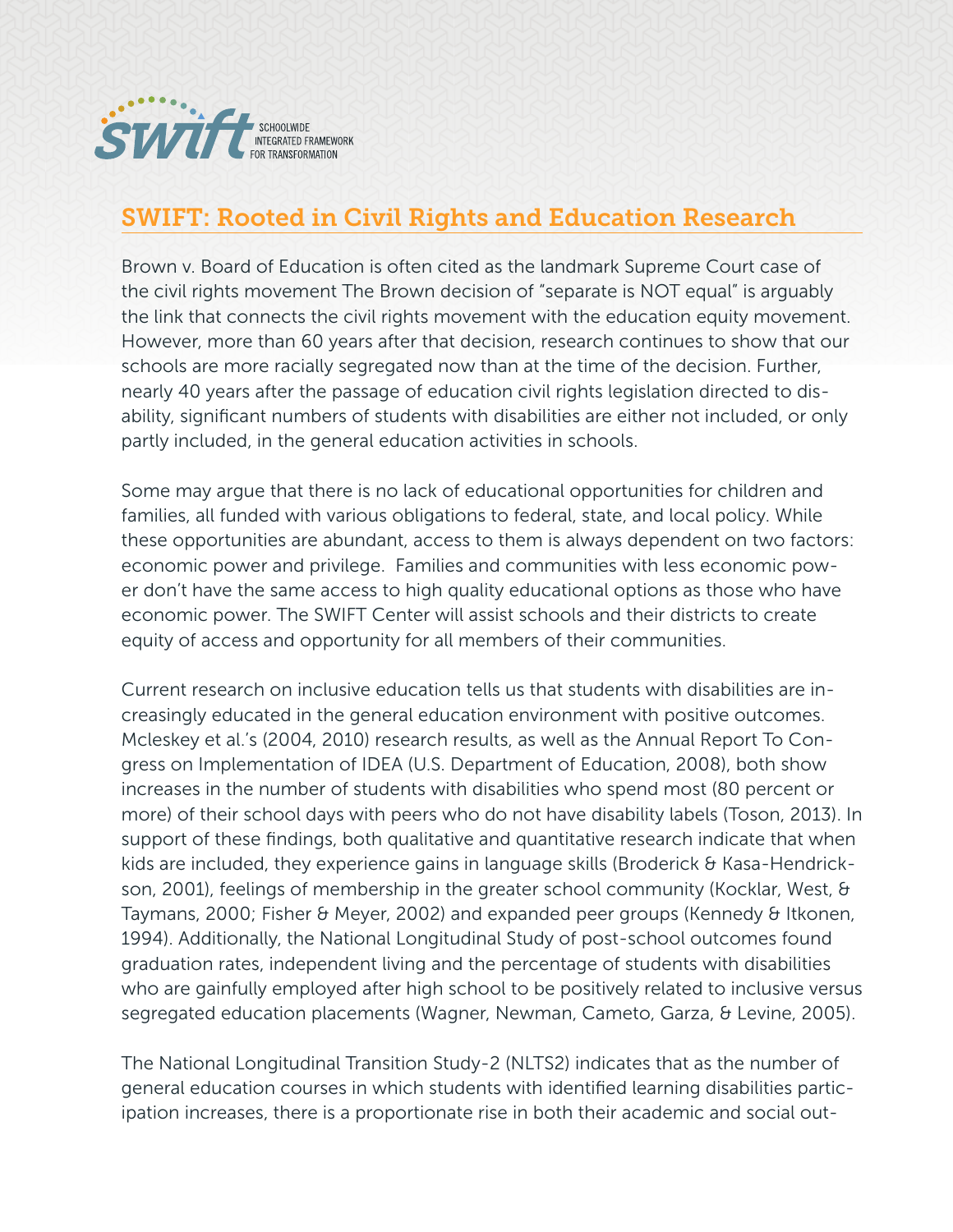

comes. Waldron, Cole, and Majd (2001), as cited by the Maryland Coalition for Inclusive Education's 2010 report, found that more students without disabilities made comparable or greater gains in math and reading when taught in inclusive settings versus traditional classrooms where no students with disabilities are included. This suggests that inclusive classrooms provide greater access to the general education curriculum in ways that benefit all students.

Educational researchers have documented concerns with segregated education and the benefits of inclusive education for the past forty years (Dunn, 1968; Brown & York, 1974). Additionally, federal laws put in place to protect the rights of marginalized populations in our schools from the 1970s through today have placed general class placement with typical peers of the same age for all students as the legal presumption of practice (EHA, 1975; IDEA, 2000; NCLB 2001). The academic and social/behavioral benefits associated with inclusive education (Blackorby, et. al., 2004) increased independence and social relationships (Fisher & Meyer, 2002) as well as post-school employment and community living gains (Belanger, Brown, et al., 2009).

The SWIFT framework moves schools toward operating as a fully integrated organization that discourages the formulation of "silos" (i.e., separate categorical systems for discrete populations within a school) and facilitates collaborative teaching at all grades and levels of intervention. SWIFT considers inclusive education as part of a theory of change guiding school reform (Burrello, Kleinhammer-Tramill, Sailor, 2013) as well as an organizational framework that enables teachers and schools to teach all students, including those with significant disabilities, within the physical spaces, routines, social interactions and schedules that are offered and expected for all other students. When a multi-tiered system of supports (MTSS) is used, and more intensive interventions are designed for either academic or behavioral needs, students receive them in addition to participating in the general education instruction offered to everyone else. The key is the fluidity and flexibility of grouping students based on individual need without restriction or qualification based on disability label or type. The SWIFT framework not only combines academic and behavioral support systems, but also guides change in policy, finance and leadership structures to ensure that no organizational barriers impede the delivery of evidence-based practices for all students (Sailor, Wolf, et al., 2009). Teachers and other staff learn how to collaborate to effectively and efficiently deliver general education, behavior supports and more intensive interventions and specialized services so that funding sources and labels of staff are not the sole definers of their particular role within the school.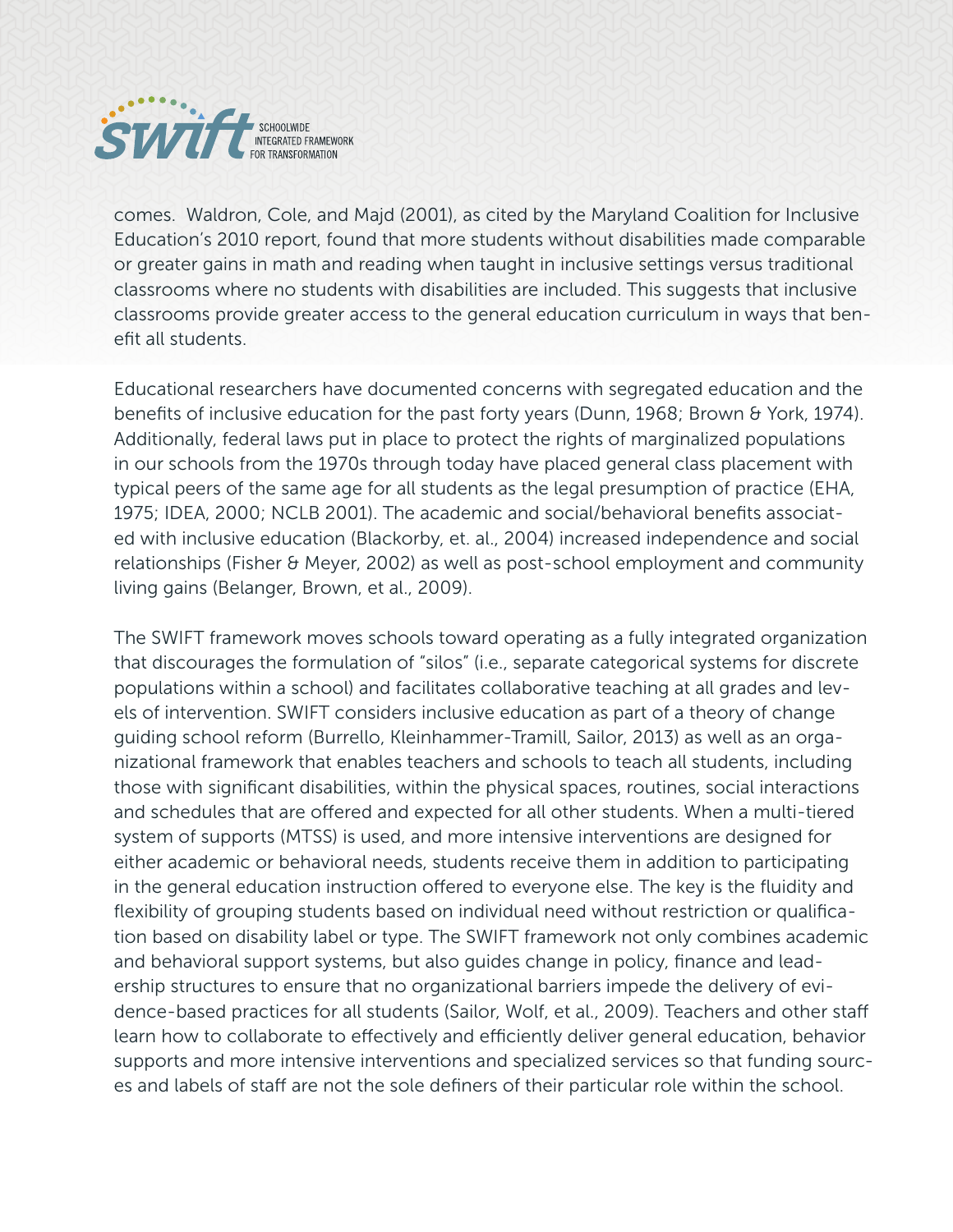

### Equity Framework

While the academic literature holds important value, it does not function in a vacuum to drive change in the classroom. Policies—statutes, regulations, rules, and practices—serve as other important influences to affect improvement in education. Existing laws have deep roots within our country—from the U.S. Constitution to the Elementary and Secondary Education Act (1965) and the Individuals with Disabilities Education Act (1991)—and equity is a central intent of these laws. In writing the IDEA, Congress stated:

Disability is a natural part of the human experience and in no way diminishes the right of individuals to participate in or contribute to society. Improving educational results for children with disabilities is an essential element of our national policy of ensuring equality of opportunity, full participation, independent living, and economic self-sufficiency for individuals with disabilities. 1400 U.S.C. 600 (c)(1)

Likewise, in crafting the No Child Left Behind Act of 2001 (reauthorizing the ESEA), Congress reiterated:

The purpose of this title is to ensure that all children have a fair, equal, and significant opportunity to obtain a high-quality education and reach, at a minimum, proficiency on challenging State academic achievement standards and state academic assessments. This purpose can be accomplished by….meeting the educational needs of low-achieving children in our Nation's highest-poverty schools, limited English proficient children, migratory children, children with disabilities, Indian children, neglected or delinquent children, and young children in need of reading assistance. 20 U.S.C 6301 § 1001 (1)

The SWIFT Center holds equity as a core value: equity of opportunity, equity of access and equity for all. This idea of equity is not simply reserved for students: the SWIFT value on equity extends to the professionals, family and community members who support all children in the educational environment. Equity, as it pertains to professionals, translates to access to high quality technical support and professional development opportunities to acquire the skills to support all students.

As noted above, the body of literature and rich federal legislative context, as well as judicial interpretations of those laws and regulations, puts general education as the best place for all kids, period. Surprisingly, research that examines a school's capacity and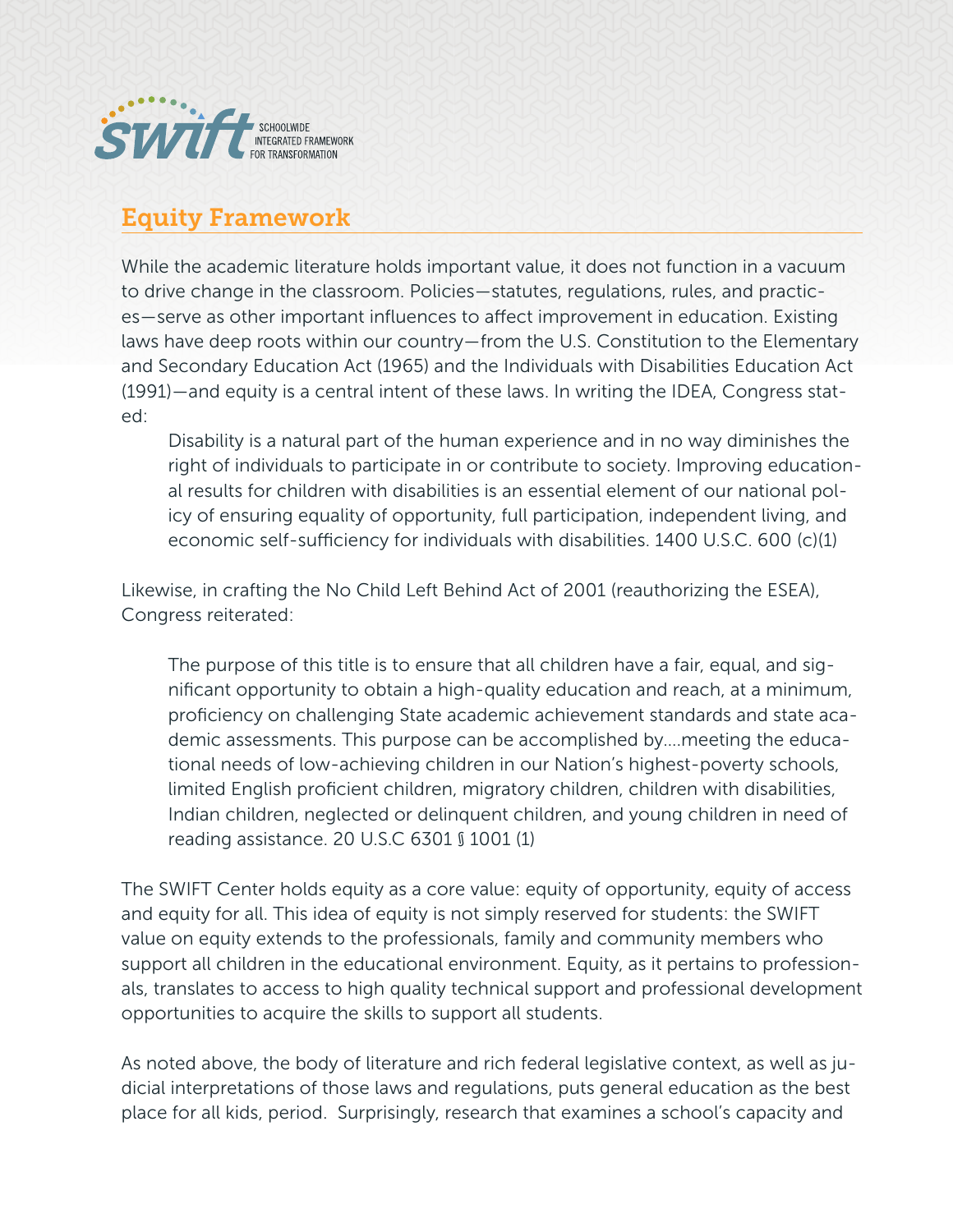

professional development needs for initiating and sustaining systemic inclusive education is limited (Toson, 2013). Supporting educators to actively engage in the transformation process of their own school—helping to harness the resources of all stakeholders to build effective multi-tiered systems of support—that is the work of the SWIFT Center.

What does equity look like for stakeholders?

- **Students**—ALL students have access to high quality general education curriculum, taught with fidelity, with the supports and services that each student needs to be successful academically, behaviorally and socially
- **Educators**—school staff, including all school employees who are empowered to support all children by utilizing all available resources, including access to high quality professional development opportunities to support their own skills
- Administrators-leaders who distribute responsibilities within a team, utilize data in all decision-making and instill processes for responsiveness
- Parents—parents have genuine opportunities to partner with schools at all levels of decision-making (from administrative to student)
- Community Members-access to strong, on-going, collaborative partnerships between the school and the community at-large

# Systemic Focus

Schoolwide reform efforts have been underway since the early 1980s with varying degrees of impact. And while strategies have taken different approaches, from top-down, state-based directive approaches, to bottom-up building-based approaches, reform strategies have done little to affect meaningful systemic change (Smith & O'Day, 1991). Early on in the education reform movement researchers identified flaws within a schoolbased change model. These flaws, when exacerbated by scale, became significant barriers and, in the case of communities without power, created serious inequities for children and communities (Smith & O'Day, 1991). While barriers to schoolwide transformation may be different according to different stakeholder groups, district administrators may have concerns about meeting the strict academic and behavioral requirements of federal and state laws; building administrators may feel that they are not empowered to make significant schoolwide reforms; educators may feel that they are not supported well enough in the classroom to make changes; parents and community members may experience uncertainty due to a lack of meaningful engagement, all stakeholders will feel some anxiety and burn out due to education reform fatigue if all dimensions of a systems capacity are not developed (Toson, 2013). These are barriers that with guidance and ac-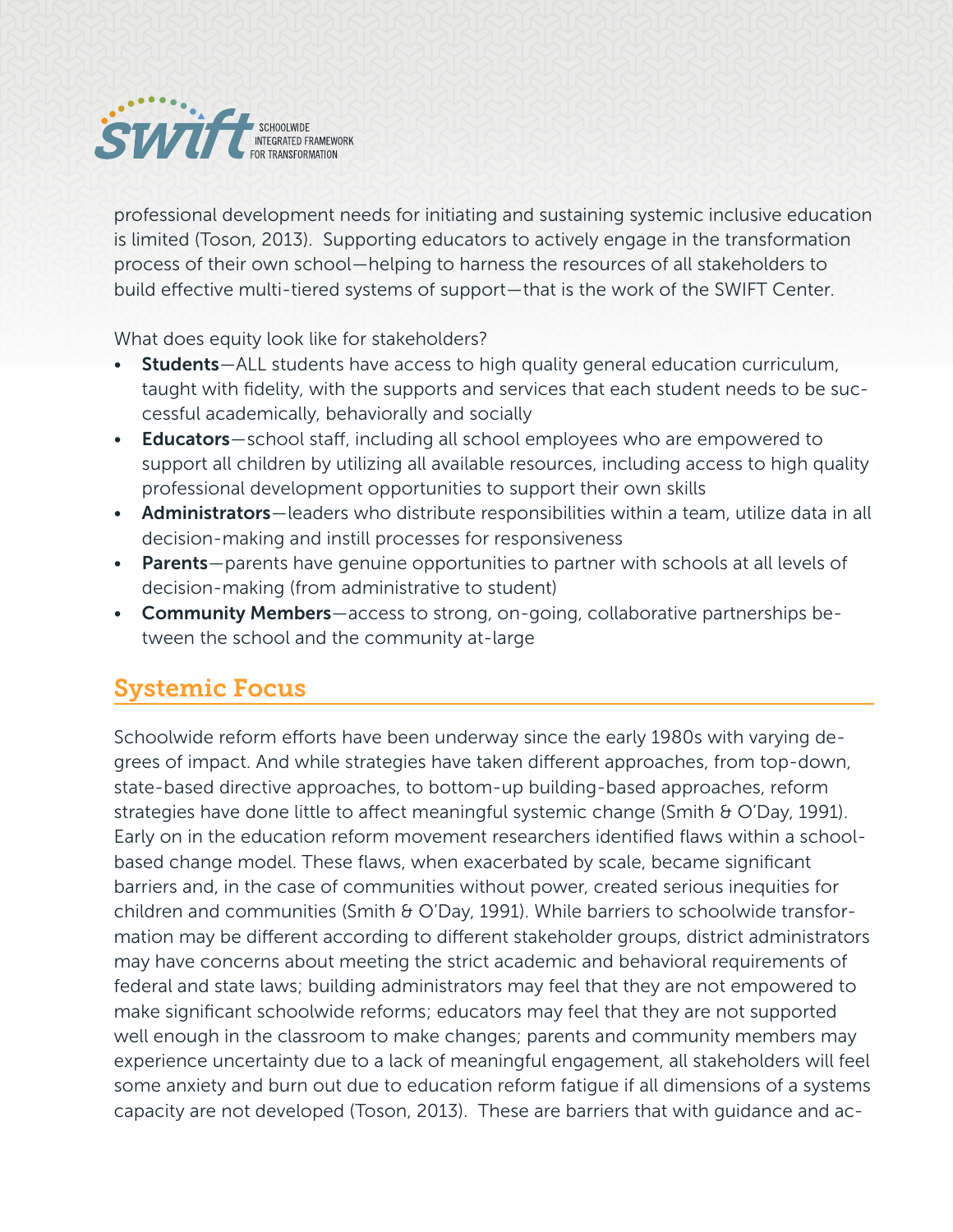

cess to systemic models of success can be shifted to opportunities for meaningful and sustainable change that will improve the outcomes for all members of a school community.

The SWIFT Center emphasizes a systems approach that considers multiple levels of engagement and support: state, district, school, classroom, individual students, families and community. The effectiveness of SWIFT implementation is related to the extent that a common vision and set of principles are used to guide decision-making and implementation efforts. The goals and capacity-building elements of a SWIFT approach are grounded in principles of prevention including whole school reform, evidence-based practices, teaming and evaluation. The SWIFT theory of change holds that school turnaround, defined as significantly increased academic achievement on the part of students at all grade levels and all subgroups, will occur when school reform efforts reflect a set of key organizational features (Morsback-Sweeney, et al, SWIFT Fidelity of Implementation Tool, 2013). The features are organized into five domains: Administrative Leadership, Multi-Tiered Systems of Support, Inclusive Educational Framework, Family, Community Engagement and Partnerships and Inclusive Policy Structure and Practice.

Meaningful schoolwide transformation encounters significant challenges at many different levels. In this brief we identified some of those challenges, which stem from work that occurs in silos. Below we offer initial suggestions that will allow whole school communities to impact equity driven change for all students. In future briefs we will explore these topics in more depth.

#### Getting Started

The reality is that policy isn't a spectator sport. All stakeholders have the opportunity to use policy as a vehicle to support and sustain good practice in their communities. SWIFT provides that opportunity for parents, educators, administrators, community members and others to engage in a meaningful process of identifying, aligning and eliminating barriers to good practice. Building an environment that supports schoolwide transformation requires local education agencies, individual schools, and their surrounding communities to embrace a model of equitable analysis, following a systemic capacity-building framework. By working from a model of data-based decision-making—asking important questions without a presumption of the answers school communities will be better prepared to examine their environments with an eye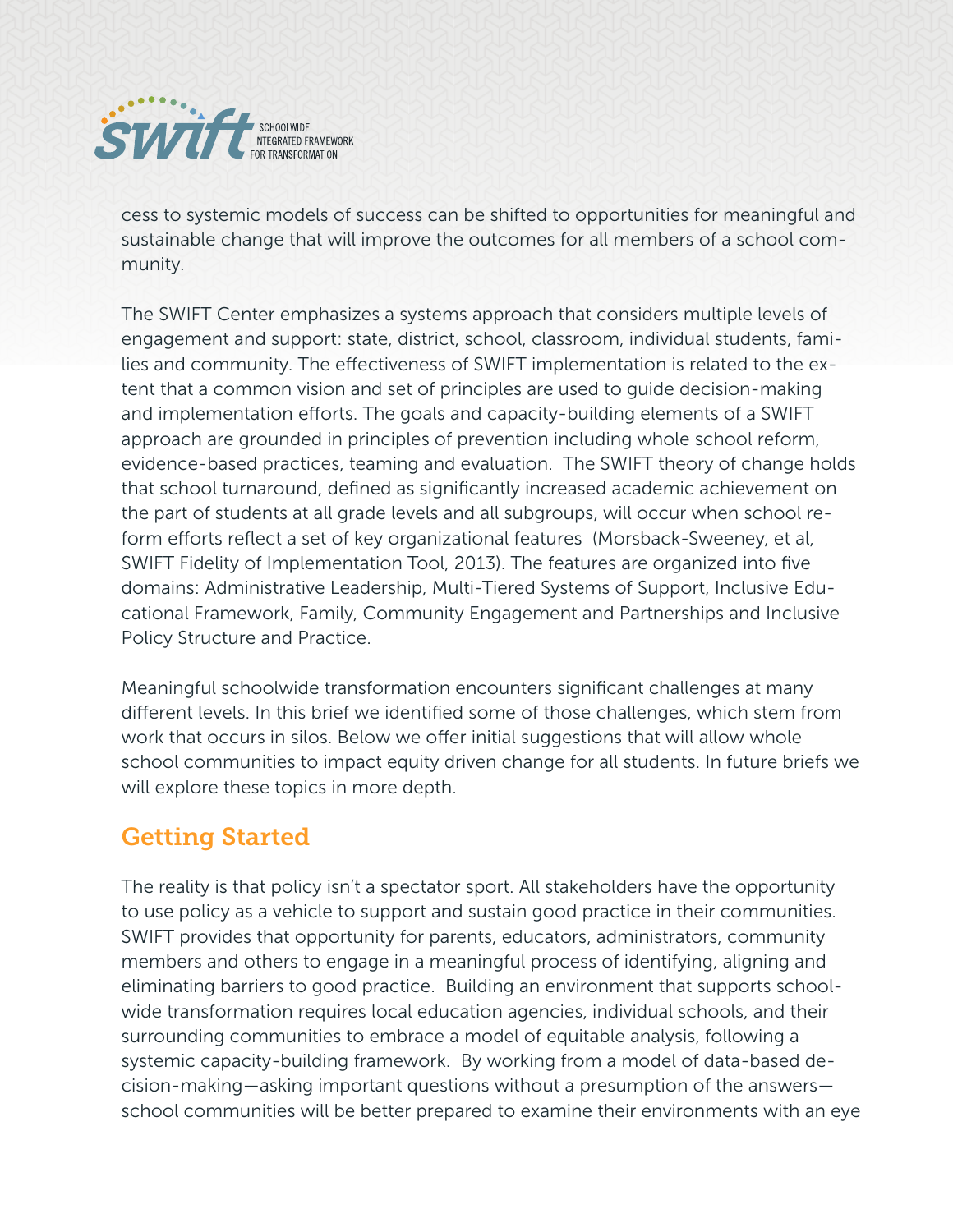

toward finding answers that drive obtainable results, instead of laying blame. In future briefs the SWIFT Center will examine specific issues and make thorough recommendations based upon findings.

A SWIFT School will have specific attributes that support policy alignment, full implementation in target schools and sustainability of schoolwide transformation. Critical attributes of SWIFT schools include the following:

- All stakeholders use policy and policy alignment to empower the school community to implement SWIFT.
- School leadership works with the Local Education Agency (LEA) to identify and ameliorate policy barriers to SWIFT implementation.
- School-based policies are aligned to support the implementation of evidence-based academic and behavioral instruction.
- The LEA policy framework removes barriers to the implementation of the SWIFT theory of change by applying continuous improvement-focused monitoring processes.
- The policy framework includes the use of College and Career Ready Standards and curricula and student assessments aligned to the Standards.
- Interventions are scaled up for use at the district and state levels.
- The LEA has an active means of ensuring sustainability of SWIFT transformational efforts.
- The LEA has the capacity to extend SWIFT practices to additional schools within the district.

# Conclusion

The SWIFT Center in partnership with states, districts and schools offers great potential for meaningful change in how schooling in the U.S. is organized to deliver equity of educational opportunity. Under a cooperative agreement from the U.S. Department of Education, selected states, districts and schools will work with the SWIFT Center over a five-year period (2012-2017) to implement the initial model, evaluate effects on practices and student outcomes and plan for sustainability and scale-up. For state and local education decision-makers, SWIFT schools have strong potential for fulfilling the promise for all students to realize their potential as envisioned in the Brown v. Board of Education decision, the Elementary and Secondary Education Act, and Individuals with Disabilities Education Act. The plans for SWIFT schools are based on extensive research and the results from implementation over the next five years will offer decision-makers evidence from a comprehensive model for systemic education improvement.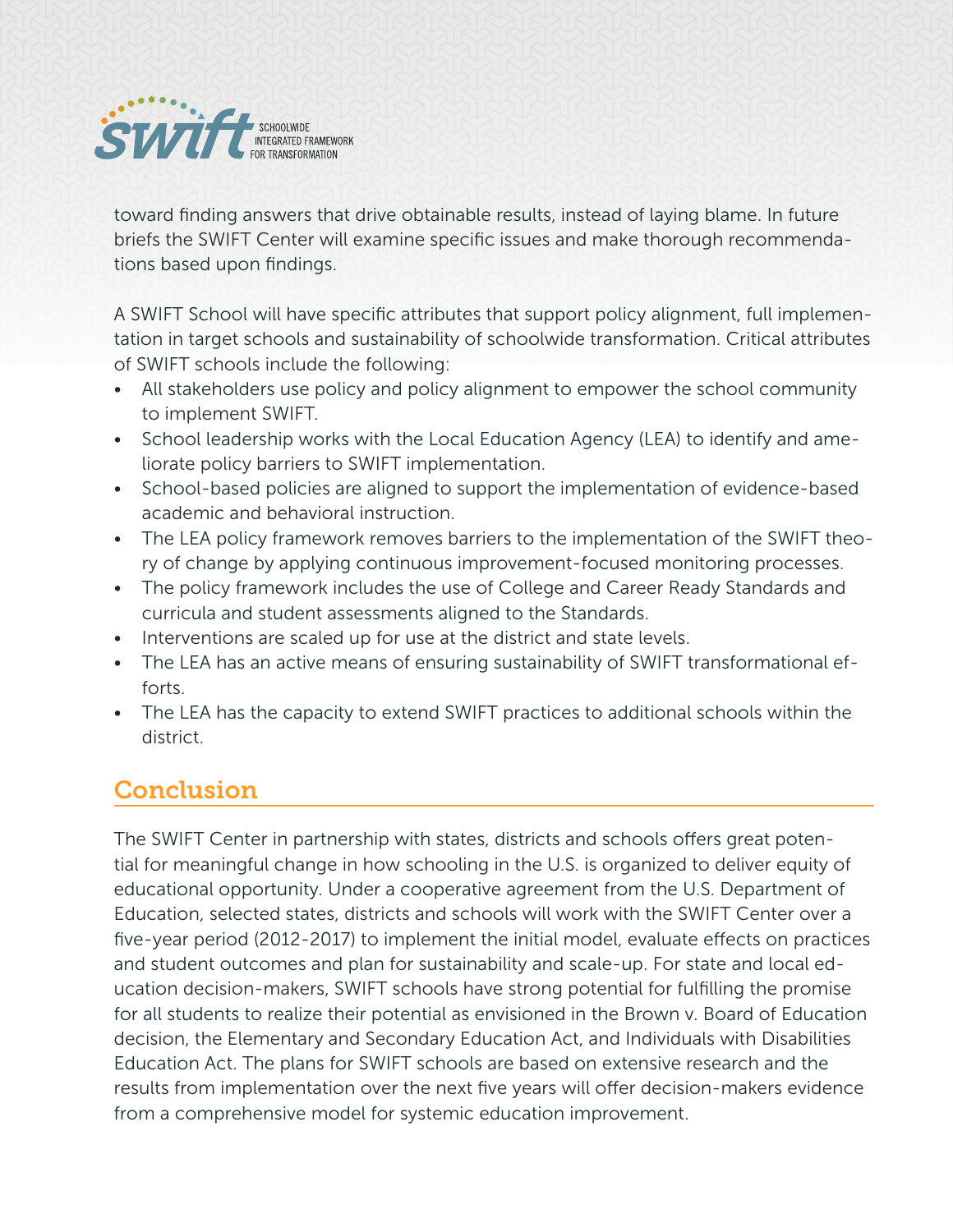

#### References

- Belanger, D., Brown, L., Certo, N., Courey, S., Lueking, R., Murphy, S., (2009). Seamless transition and long-term support for individuals with severe intellectual disabilities. Research & Practice for Persons with Severe Disabilities, 33 (3), 85-95.
- Blackorby, J., Wagner, M., Cameto, R., Davie, E., Levine, P., Newman, L. (2004). Engagement, academics, social adjustment, and independence: The achievements of elementary and middle school students with disabilities. Menlo Park, CA: SRI International.
- Broderick, A., & Kasa-Hendrickson, C. (2001). "Say just one word first": The emergence of reliable speech in a student labeled with autism. Journal of the Association for Persons with Severe Handicaps, 26(1), 13-24.
- Brown, L. & York, R. (1974). Developing programs for severely handicapped students: Teacher training and classroom instruction. Focus on Exceptional Children, 6(2), 1-11.
- Bui, X., Quirk, C., Almazan, S., Valenti, M. (2010). Inclusive education research & practice. Maryland Coalition for Inclusive Education. Retrieved from http://www.mcie.org/usermedia/application/6/inclusion\_works\_final.pdf
- Burrello, L., Kleinhammer-Tramil, J., & Sailor. W. (Eds.). (2013). Unifying Education Systems. New York, NY: Routledge/Taylor and Francis Group.
- Dunn, L.M. (1968). Special education for the mildly retarded: Is much of it justifiable? Exceptional children, 35, 5-22.

Elementary and Secondary Education Act, PL 89-10, 20 U.S.C. 239 (1965)

Fisher, M., & Meyer, L. H. (2002). Development and social competence after two years for students enrolled in inclusive and self-contained educational programs. Journal of the Association for Persons with Severe Handicaps, 27(3), 165-174.

Individuals with Disabilities Education Act, PL 113-99, 20 U.S.C. 1400 (1991)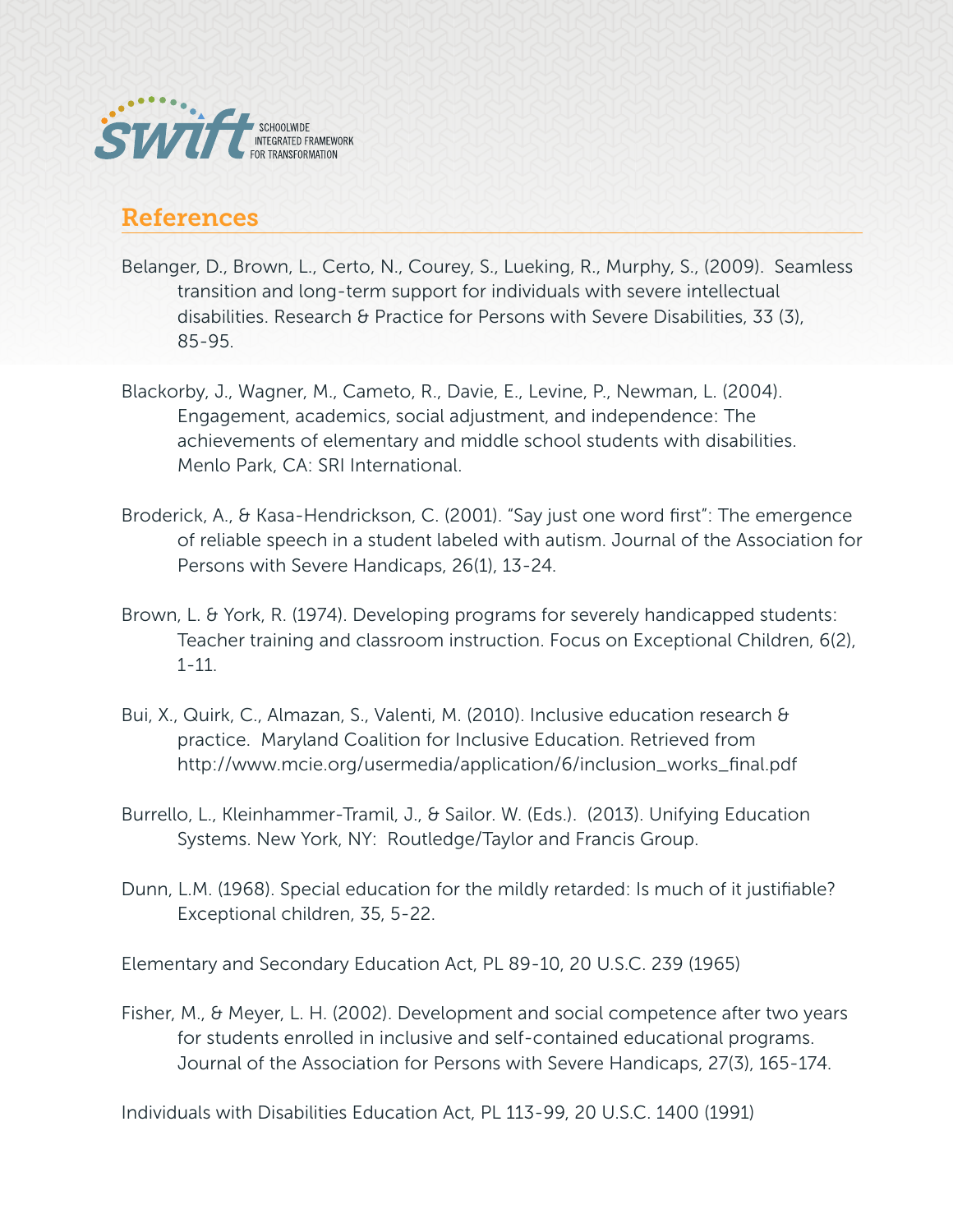

- Kennedy, C.H. & Itkonen, T. (1994). Some effects of regular class participation on the social contacts and social networks of high school students with severe disabilities. Journal of the Association for Persons with Severe Handicaps, 19 1-10.
- Kocklar, C.A., West, L.L. & Taymans, J.M. (2000). Successful inclusion: Practical strategies for a shared responsibility. Upper Saddle River, NJ: Prentice-Hall.
- McLeskey, J., Hoppey, D., Williamson, P., & Rentz, T. (2004). Is inclusion an illusion? An examination of national and state trends toward the education of students with learning disabilities in general education classrooms. Learning Disabilities Research & Practice, 19(2), 109-115
- McLeskey, J., Landers, E., Williamson, P., & Hoppey, D. (2010). Are we moving toward educating SWDs in less restrictive settings? The Journal of Special Education, online, retrieved February 27, 2012 from sed.sagpub.com. doi: 10.1177/0022466910376670.
- Morsbach Sweeney, H., Horner, R., Algozzine, B., Lane, K., Roger, B., Choi, H., McCart, A. & Sailor, W., National Center on Schoolwide Inclusive School Reform: The SWIFT Center (May 2013). SWIFT Fidelity of Implementation Tool. Washington, DC: U.S. Department of Education, Office of Special Education Programs.

No Child Left Behind Act, PL 107-110, 20 U.S.C 6301 § 1001 (2001)

- Sailor, W., Wolf, N., Choi, J.H., & Roger, B. (2009) Sustaining positive behavior support in a context of comprehensive school reform. In W. Sailor, G. Dunlap, G. Sugai, & R. Horner (Eds.) Handbook of positive behavior support (pp.3-16). New York: Springer
- Smith, M.S., & O'Day, J. (1991). Putting the pieces together: Systemic school reform (CPRE Policy Brief, RB-06-04/91). New Brunswick, NJ: Consortium for Policy Research in Education